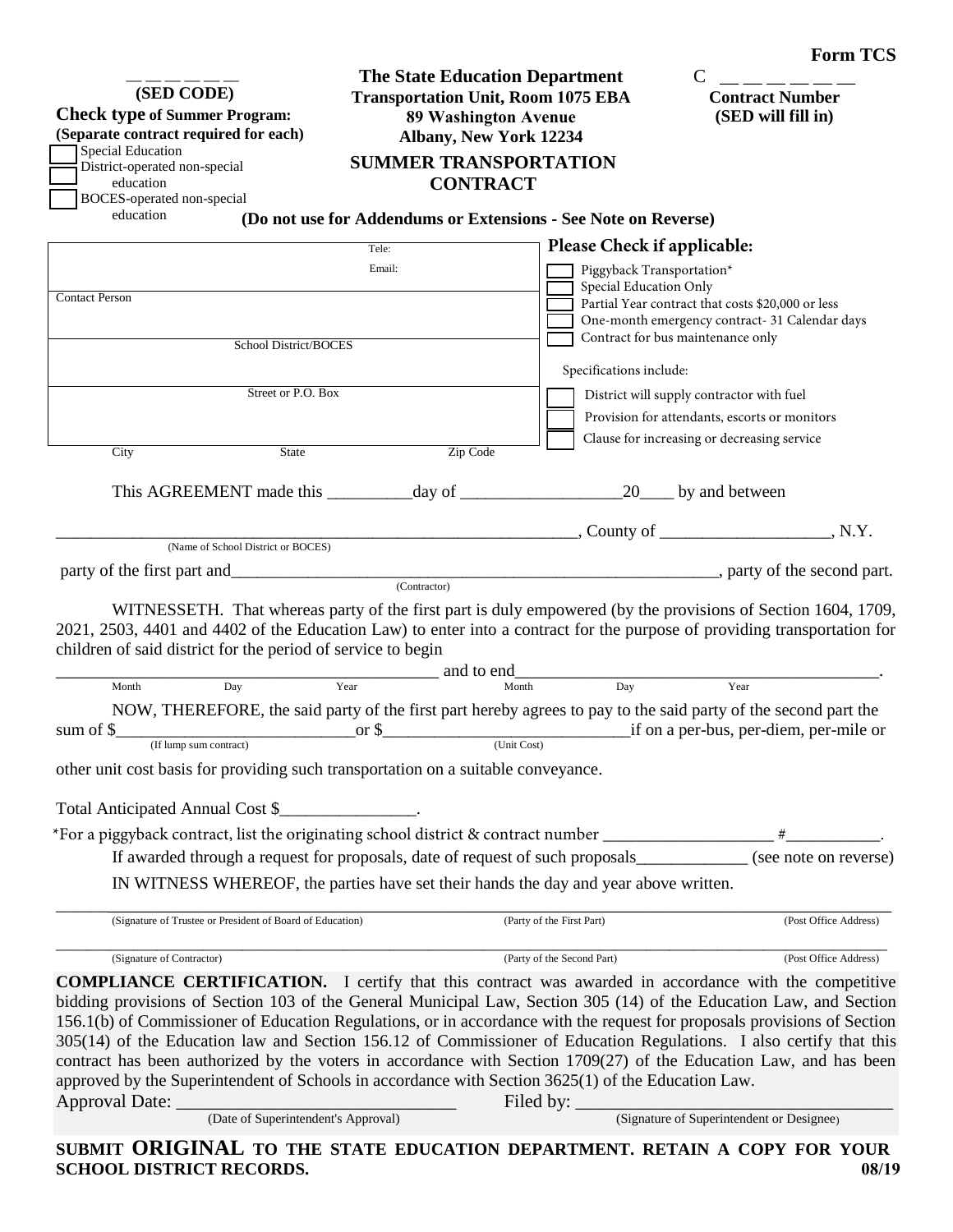The party of the second part covenants with the party of the first part that in consideration of the payments hereinbefore stated and of the covenants and agreements set forth that said school children will be conveyed safely, that said duties and obligations in relation thereto pursuant to this contract will be faithfully performed, at all times exercising proper supervision over said children and that said party of the second part will abide by all reasonable rules and regulations and that the driver will be at least 21 years of age and duly licensed and that said driver will be currently approved by the chief school administrator. And the party of the second part further covenants and agrees that the vehicle shall come to a full stop before crossing the tracks of any railroad and before crossing any State highway and that it shall at all times comply with the rules and regulations of the Department of Transportation applying to such vehicles.

It is mutually agreed that this contract shall not become valid and binding upon either party thereto until the same shall be approved by the superintendent and the Commissioner of Education. This contract or any right, title or interest therein may not be assigned by the party of the second part without the previous consent in writing of the party of the first part. This contract shall be void and of no effect unless the party of the second part shall comply with all applicable provisions of the Workman's Compensation Law in respect to employees engaged in the performance of this contract. The party of the second party will comply with the Labor Law.

"The contractor hereby consents to an audit of any and all financial records relating to this contract by the Department of Audit and Control." "The contractor further agrees to provide to the board of education, trustee(s), or the Commissioner of Education, upon request, any information relating to this contract including financial data."

State aid will be computed on account of this contract in accordance with the total sum specified. Any expenditure in excess of this total sum will not be considered in computing State aid. For school districts eligible for transportation aid, no aid shall be allowed for a period greater than 120 days prior to the filing of the contract in accordance with Section 3625 of the State Education Law.

MINIMUM STATUTORY INSURANCE REQUIREMENTS as provided in Section 370 of New York State Vehicle and Traffic Law must be complied with.

| If <b>COMPETITIVELY BID</b> date of bid opening |                 | Complete <b>BID TABULATION</b> below: |                 |
|-------------------------------------------------|-----------------|---------------------------------------|-----------------|
|                                                 |                 |                                       |                 |
| (Name)                                          | (Amount of Bid) | (Name)                                | (Amount of Bid) |
|                                                 |                 |                                       |                 |
| (Name)                                          | (Amount of Bid) | (Name)                                | (Amount of Bid) |

Was contract awarded to the lowest responsible bidder? [Yes] No If not awarded to the lowest bidder, state reasons why. Give detailed and completed reasons on a separate sheet and attach to this contract. If no bids are received, it is necessary for the district to re-advertise.

Attach Affidavits of Publication which you can secure from the newspapers. Also, attach one printed copy of each Notice to Bidder which appeared in the papers. If detailed specifications were used, kindly forward a copy.

|                                                | <b>MULTI-YEAR CONTRACT:</b> A separate line item shall be included in the Annual Budget and Budget Brochures. Also |                                                 |
|------------------------------------------------|--------------------------------------------------------------------------------------------------------------------|-------------------------------------------------|
| a footnote to that line item shall indicate: " | year (first, second, etc.) of a                                                                                    | $\rightarrow$ year (two, three, etc.) contract, |
| the total cost of which is $\$                 | " (total cost of multi-year contract).                                                                             |                                                 |

**REQUEST FOR PROPOSALS**: If contact was awarded through a request for proposals (RFP), submit evidence of the date of the request, the forms and instructions used in making the request, the contract specifications, all proposals received, the criteria used in evaluating the proposals, the weights assigned to each criterion, and the scores used to assess each category of the criteria, in accordance with the provisions of Section 156.12 of Commissioner of Education Regulations.

**EXTENSIONS AND ADDENDUMS:** An Extension of Contract (Form CE) must be filed for all extensions. Please notify the Department by letter of any additions to a contract after it has been filed with the Department. Such additions can only be made where authorized by the contract specifications.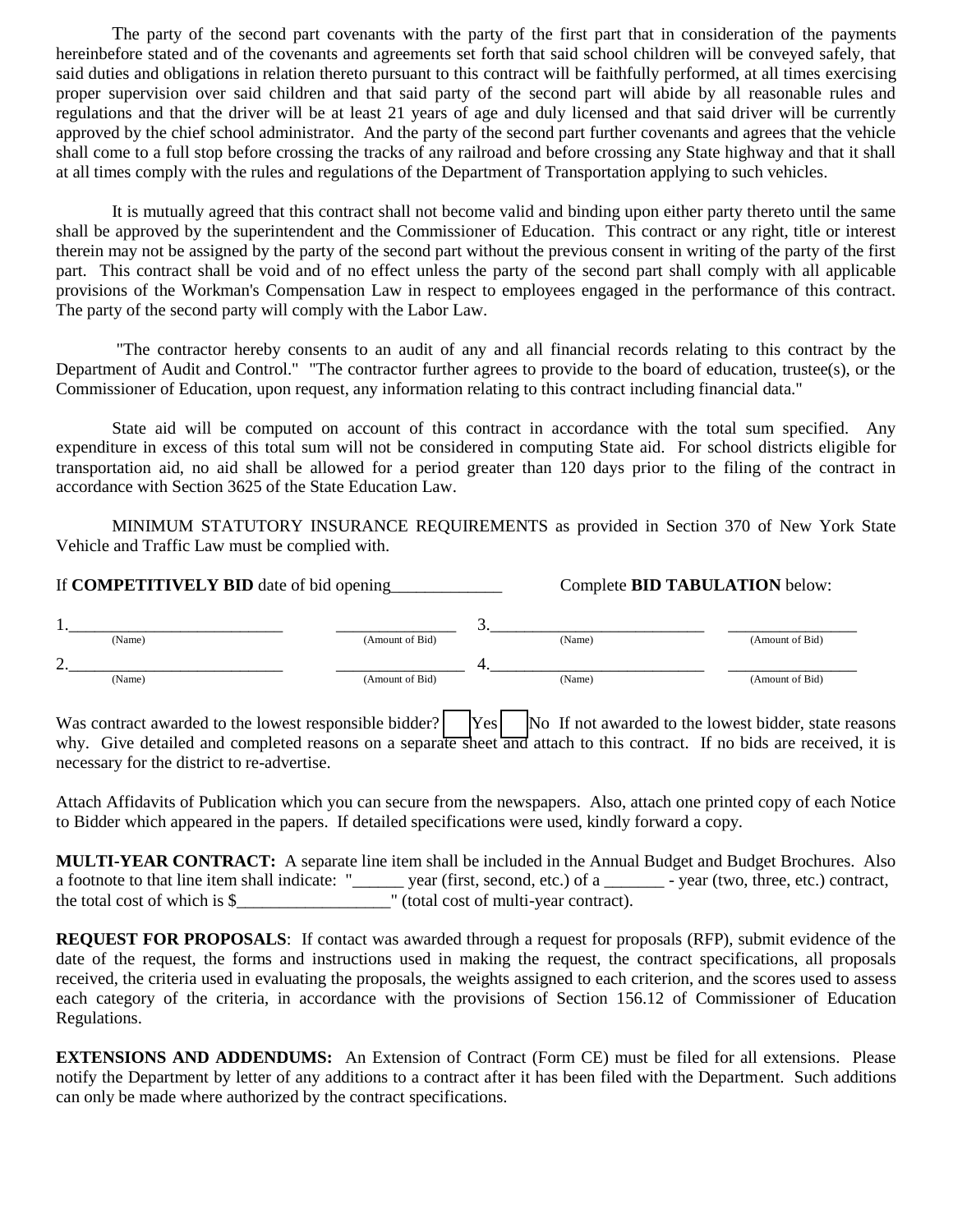## **The State Education Department - Pupil Transportation Services** Education Bldg. Annex, Room 1075 Albany, New York 12234 Telephone: (518) 474-6541 Email: transportation@nysed.gov

**District** the contract of the contract of the contract of the contract of the contract of the contract of the contract of the contract of the contract of the contract of the contract of the contract of the contract of the

Please ensure that the following items have been completed, checked, or marked N/A, and then, please mail (CERTIFIED) the original contracts along with all necessary documents. ANY QUESTIONS, PLEASE CONTACT HEATHER ZOGAS/ SHARON OSTERHOUT. THANK YOU.

SED Code completed (first six digits of BEDS code.)

Complete Contact Box (note, contact will be the district seeking transportation).

Date of contract Agreement (found near top of contract) is the date the BOE met and agreed to the contract. Must be on or before the first day of service.

Service dates are for July through August only (summer, unless for maintenance.)

If Multi-Year (2-5 year) Contract, include copy of budget brochure proving voter approval. Also submit total anticipated cost for each year of contract on separate sheet.

Total annual sum or unit cost completed.

Complete the Total Anticipated Annual Cost.

A copy of the Advertisement, Affidavit of advertisement & Bid Specifications included. (Where the total anticipated annual cost of all new contracts in a fiscal year exceeds \$20,000, every contract must be bid.) – Only one copy per bid opening, not per contract. Thank you.

Advertisement for bids was published before the regulatory deadline of June 1 (nondisabled pupils) or July 1 (disabled pupils). If not, please explain in writing why the deadline was not met (N/A for emergency remainder contracts.)

Date of Approval by Superintendent must be on or after the date of Agreement and prior to filing with SED.

Complete the tabulation of bids (on back of form TCS.)

Altered dates and/ dollar amounts must be initialed by both the Trustee/President of the Board and the Contractor.

**Original** signature of President of Board.

**Original** signature of Contractor.

**Original** signature and approval date of Superintendent. Contracts must be approved by the Superintendent of Schools and filed within 120 days of the first day of service. Otherwise, a deduction will be taken for each school day that a contract is late.

Other:

**District Checked by:\_\_\_\_\_\_\_\_\_\_\_\_\_\_\_\_\_\_\_\_\_\_\_\_\_\_\_\_\_\_\_\_\_\_\_ Date: \_\_\_\_\_\_\_\_\_\_\_\_\_\_\_\_\_\_\_\_**